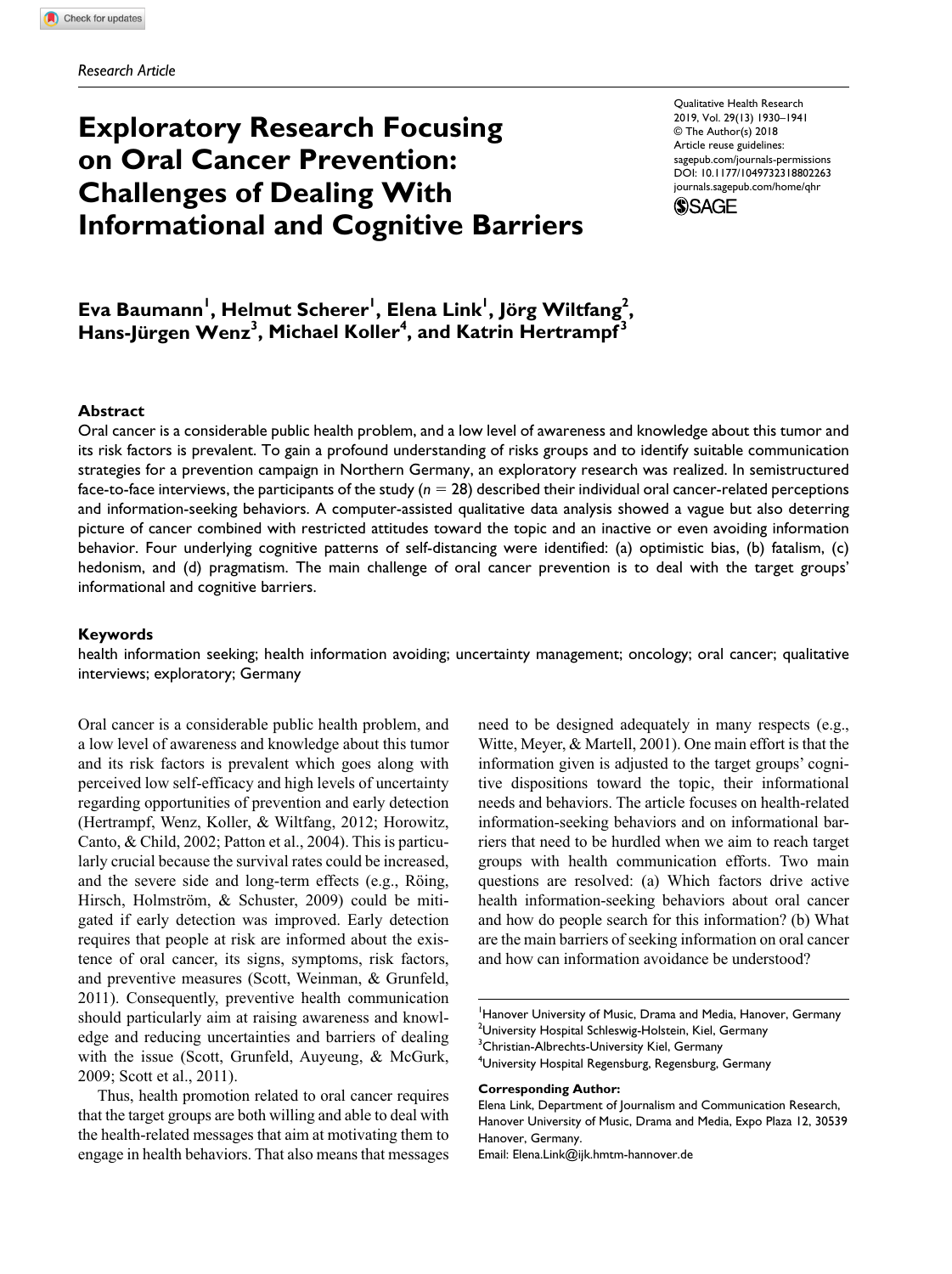Therefore, our study aims to describe the target groups' knowledge and information behavior regarding oral cancer and tries to identify and understand the individuals' beliefs, motivations, and needs on which their information behaviors, especially their defensive and aversive dispositions toward information, are based.

# **Background**

In Europe, an estimated 67,000 new cases were diagnosed with oral cancer in 2008 (International Agency for Research on Cancer & World Health Organization, 2010). Since the year 2000, an increasing trend has been observed in Germany, with now more than 13,000 newly diagnosed cases annually; the relative 5-year survival rate is low (48% for men and 61% for women), and more than 4,000 patients die of this disease per year (Robert Koch Institut & Gesellschaft der epidemiologischen Krebsregister in Deutschland, 2013). The survival rates could be remarkably higher if the tumor was detected earlier (Sankaranarayanan et al., 2005). But, most of oral cancer patients are still diagnosed at advanced stages (Scott, McGurk, & Grunfeld, 2008).

This problem is multifaceted and complex (Papas, Logan, & Tomar, 2004), and health communication efforts require addressing sociodemographic and socioeconomic factors as well as the individuals' informational needs and behaviors. There is profound empirical evidence that inequalities in education, income, and occupation—that is, a low socioeconomic status—are closely linked to health and risk-related psychosocial and behavioral factors, to disparities in health status and health care (Adler & Newman, 2002; Goldman, Diaz, & Kim, 2009; Mackenbach et al., 2008; Oduro, Connor, Litwin, & Maliski, 2012; van Lenthe et al., 2004). This can also be observed for oral cancer which is particularly prevalent among elderly people and among men (Andersen, Lassen, & Clemmensen, 2008; Conway et al., 2008): A low socioeconomic status, regular smoking, and alcohol consumption are described as main risk factors of developing oral cancer. Analogous to other types of cancer, these factors interacted with a lower level of knowledge and awareness (Hertrampf et al., 2012; Scott et al., 2011).

Moreover, lack of information and knowledge is revealed to be the key problem. Studies show the patients' difficulties to interpret initial symptoms and a low level of perceived ability to get help for oral symptoms, leading to a delay in seeking help (Austoker et al., 2009; Scott et al., 2008; van der Waal, de Bree, Brakenhoff, & Coebergh, 2011), and the level of knowledge and awareness in the public has been described as insufficient (Hertrampf et al., 2012; Horowitz et al., 2002; Patton et al., 2004). Even if people had already heard of oral cancer, they often did not believe that their symptoms were an indication (Grant, Silver, Bauld, Day, & Warnakulasuriya, 2010).

Thus, one of the main challenges in oral cancer communication is to close the existing knowledge gaps that are connected to different socioeconomic levels (Niederdeppe, 2008). Against this background, preventive efforts have to face the crucial interconnections between (a) risk factors of oral cancer, (b) awareness and knowledge about this tumor, and (c) the socioeconomic status (Scott et al., 2011).

# *Information Seeking and Avoiding as Key Factors for Effective Health Promotion*

Active health information seeking is known to have a strong influence on health-related behavioral intentions and decisions and is determined by psychosocial, sociodemographic, socioeconomic, and environmental factors (Johnson & Case, 2013; Lambert & Loiselle, 2007). Cancer-related issues cause psychological distress and uncertainty which is particularly relevant in the view of the fact that most people do not possess comprehensive knowledge on this topic (Hesse, 2009). Information acquisition can help to reduce uncertainties, remove ambiguities, improve preventive behaviors, and support decision making on early detection and treatment options (uncertainty management; see Brashers, 2001). For these purposes, individuals can choose from many different sources such as mass media, websites, family members, and friends as well as health professionals (Kelly et al., 2010).

Research shows that people are more susceptible to information if they feel involved in the issue, if they are able to understand the information given, if they perceive it relevant, and if they expect to derive benefits from it (e.g., Rimal & Juon, 2010; Rimal & Real, 2003; Turner, Rimal, Morrison, & Kim, 2006). These studies also provide evidence that people have a higher motivation to deal with health information if they perceive risks for themselves and if they experience self-efficacy for themselves.

However, people do not always welcome health information and also engage in information avoidance, which is a common behavior in everyday life (Narayan, Case, & Edwards, 2011). For example, Emanuel et al. (2015) showed for a representative U.S.-American sample that 39% of the population preferred to avoid information about personal cancer risks.

The uncertainty management theory (UMT; Brashers, Goldsmith, & Hsieh, 2002) suggests that the type of health-related information behavior (seeking or avoiding) is closely linked to the individual's perception of uncertainty which is defined by the perceived discrepancy between one's current level and the desired level of uncertainty. In a state of uncertainty, information seeking can reduce uncertainty that is distressing, whereas information avoidance can maintain perceived uncertainty that allows for hope and optimism (Barbour, Rintamaki, Ramsey, & Brashers, 2012; Brashers et al., 2002; Brashers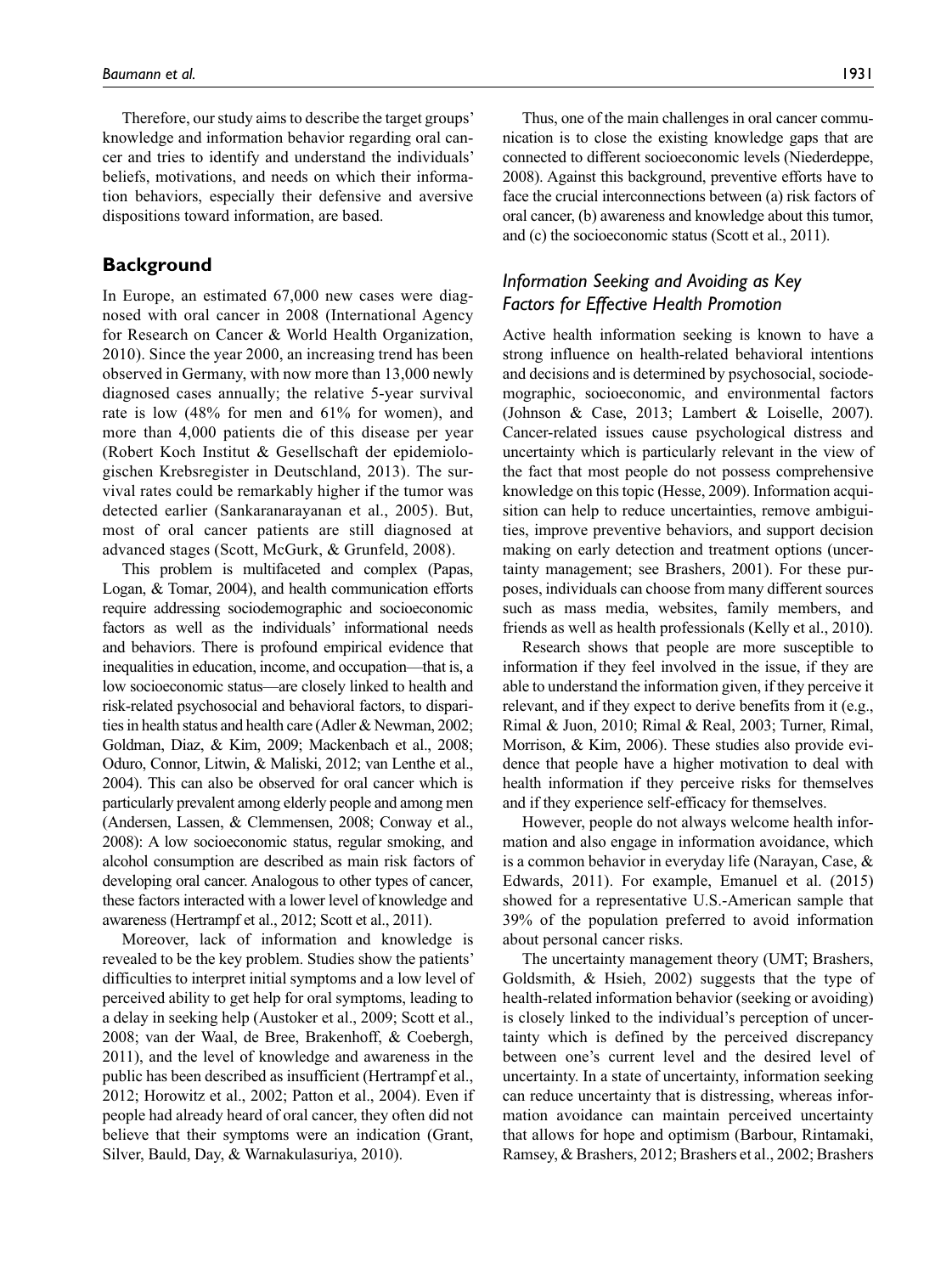et al., 2000). Thus, information behavior can both be used to reduce, to maintain, and to raise uncertainty (Barbour et al., 2012). Uncertainty is not necessarily a negative and uncomfortable emotional state but can even be desirable in certain situations (Barbour et al., 2012; Brashers, 2001; Brashers et al., 2002). Distancing oneself from potentially existing worries and perceptions of uncertainty can help to reduce cognitive dissonance in everyday life (Festinger, 1957). When the individuals' uncertainty appraisal suggests that more information about the topic or risk might cause discomfort and raise cognitive discrepancies they might not be able to cope with, they tend to decide to maintain a certain degree of information insufficiency and thus avoid further information on the risk. Thus, it might also be useful to distance oneself from undesired messages and to purposely avoid information

(van't Riet & Ruiter, 2013). Furthermore, the strategy of uncertainty management depends on the individual's skills to gather information. To successfully find information can be complicated by the nature of information or the complexity of information-seeking behaviors (Brashers, 2001). Accordingly, self-efficacy assessments influence health-related information behaviors. Especially, under the condition of low self-efficacy, the disposition toward information avoidance becomes more likely (Barbour et al., 2012; see also Goodall & Reed, 2013). Taken together, cancer information is multifaceted, complex, emotionally distressing, and often very disturbing. This can increase the tendency to not actively seek or even avoid information to reduce complexity and to cope with these uncertainties.

According to UMT (Brashers, 2001), our study assumes that both information seeking and avoiding are a rational strategy for coping with health-related issues. Against this background, we aimed to explore the underlying cognitive patterns of people's information seeking or avoiding behaviors, taking into consideration the issue-specific problem awareness, people's beliefs, and their openness toward information and preventive advice regarding oral cancer.

### **Method**

The data presented here were part of a formative evaluation study (see Atkin & Freimuth, 2001) that aimed to identify and describe the main target groups of prevention and early detection prior to an oral cancer awareness campaign in Northern Germany (Baumann et al., 2016). We intended to uncover and explore the target group members' relevant cognitive and behavioral patterns associated to the people's information seeking or avoiding behaviors regarding oral cancer as a specific health issue. Particularly, aversive beliefs, defensive mechanisms, and cognitive barriers of dealing with the issue which all cause reactance and inhibit successful processing of persuasive health communication were taken into consideration (Case, Andrews, Johnson, & Allard, 2005; Dillard & Shen, 2005).

Thus, our study aimed to explore the individuals' perspectives on oral cancer. The goal was to provide a profound analysis of the risk group's beliefs, motivations, and needs on which the individuals' oral cancer-related information behaviors are based (Atkin & Freimuth, 2001). Particularly, the people's complex patterns of personal, situational, and contextual factors of dealing with the topic—also referring to their defensive motivation and barriers of dealing with the issue—were intended to be understood. Our results should also guide further quantitative evaluation and finally give information for campaign development. For these purposes of gaining insight into the empirical problem, particularly, qualitative research methods are supposed to be helpful.

## *Participants and Procedure*

To comprehensively deal with the purpose of the study, we decided to follow a triangulation approach. We involved three different subgroups in our sample that provided different perspectives on the object of research. The first group consisted of people at risk who are predominantly male, aged 60 years and above, with low socioeconomic status (SES), living in urban areas with an excessive alcohol and/or tobacco consumption. This is the main risk group for oral cancer (Hertrampf et al., 2012).

To comprehend problem awareness and risk perception, informational needs and communication behaviors with special regard to symptom detection, we included persons with diagnosed oral cancer and skin cancer in the face being in aftercare treatment as a second group of participants. The majority of patients are men at the age of 60 years and above (Andersen et al., 2008; Conway et al., 2008). Their retrospective assessments were supposed to help adjust the campaign strategy to the effect that people at high risk who might have already experienced some symptoms that should be clarified might become susceptible to the campaign. For this subsample, it has to be considered that they are probably not suitable to uncover the typical patterns of information behaviors as their selfperceptions and experiences as patients will have overlaid their memories.

As a third subgroup of our sampling strategy, we additionally recruited relatives of oral cancer patients because the individuals' health behaviors and health-related decisions are also significantly influenced by the social environment (Sallis, Owen, & Fisher, 2008). This is particularly important in the context of oral cancer as the people at risk are predominantly males at an older age who are known to be supported by their wives and family members in regard to health-related information and medical decision making.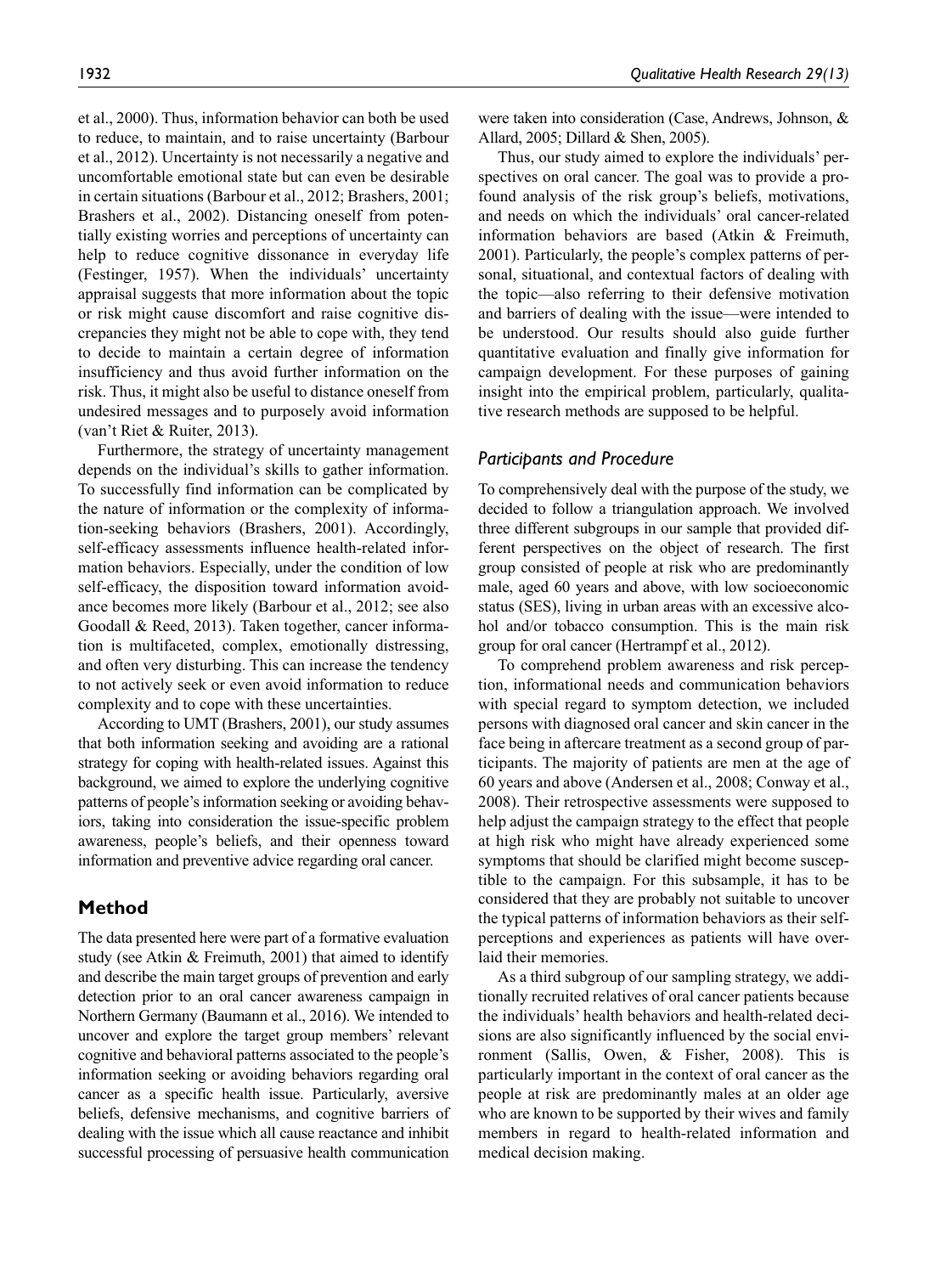**Table 1.** Sample Description.

| SR.      | SA      | <b>RSA</b> | Total    |
|----------|---------|------------|----------|
| $n = 12$ | $n=5$   | $n = 1$    | $n = 18$ |
| $n = 6$  | $n = 2$ | $n = 2$    | $n = 10$ |
| $n = 18$ | $n = 7$ | $n = 3$    | $n = 28$ |
|          |         |            |          |

*Note.* The abbreviations classify the type of target group:  $SR = subject$ at risk;  $SA =$  subject affected from oral cancer;  $RSA =$  relative of subject affected. They were also used to anonymize the quotations.

In October and November 2011, 28 persons were recruited to take part in the study: 18 subjects at risk (SR); 7 subjects affected from oral cancer or with skin cancer in the face (SA); 3 relatives of subjects affected (RSA). A description of the sample is given in Table 1. People diagnosed with oral cancer and skin cancer in the face and their relatives were recruited in a German Clinic of Oral and Maxillofacial Surgery in the setting of their regular aftercare by the medical staff. People at risk were recruited via different local social service providers, an alcoholics support group, and by additional snowball sampling. Before any appointments for interviews were made, every participant received written information on the project and expressed his or her written consent. The data were strictly handled in an anonymous form only. The project was approved by the Ethical Committee of the University Hospital of Kiel, Germany (AZ: D 462/11).

Overall, 19 interviews (14 single interviews, four interviews in pairs, and one interview in a group setting) were conducted. This mixture of different interview settings resulted from the different situational parameters of access to the field and the participants' preferences. Our primary objective was to offer rather natural and comfortable interview settings and to lower the barriers of participating as far as possible. Originally, only individual interviews were planned as method of data collection. In four cases, patients recruited in the clinic were accompanied by their spouses and preferred to be interviewed in pairs. Recruitment of participants with very low SES and excessive alcohol and tobacco consumption who fit our sampling criteria turned out to be particularly challenging. We only had the opportunity to talk to six members from a support group for former alcoholics. They requested to realize the interview setting as a group session. We are aware of the fact that these different types of interviews have different methodological implications. For example, participants in the group setting may have been influenced by group dynamics, and the group characteristics may have affected the results. But our research objective was only to explore the different patterns of information seeking and dealing with information related to oral cancer by single persons. Analogous to the single interviews, the interviews in

pairs and in the group setting focused on the collection of information from individuals and not on interpersonal group dynamics and interactions between participants, not on uncovering the role of relationships or situational mechanisms of social interactions. So, we did not motivate participants in the pair or group setting to interact with each other, and we addressed each respondent with our questions separately. This means, we approved this methodological lack of conclusiveness caused by different interview settings in favor of field work pragmatics, the participants' preferences, and comfort.

In the first step of computer-assisted qualitative content analysis, every interview was analyzed separately and the results were considered regarding differences which may stem from the different interview techniques. As data analysis did not indicate interpretable differences between the participants' statements in different interview settings, we did not split the results according to the interview technique. To provide transparency, references to the participants' statements are marked with the type of interview (" $I$ " = individual interview; " $P$ " = interview in pairs; " $G$ " = group setting).

Persons with diagnosed oral cancer were interviewed after their regular aftercare in the Clinic of Oral and Maxillofacial Surgery in a conference room of the clinic. The other interviews were conducted on the participants' request in their homes or in the rooms of the local social service providers. The interviews took between 35 and 90 min. At the beginning of each interview, the participants were informed about the study, and they agreed to give written consent for their participation.

### *Interview Guide*

A flexible research approach was required to determine the individuals' barriers and triggers to dealing with oral cancer and to identify motivational and emotional patterns, underlying feelings of uncertainty, and the openness toward information about the topic. All interviews were conducted face-to-face and tape-recorded. The same semistructured interview guide was used in all interviews. The questions comprised the participants' level of knowledge and their cancer-related decisional strategies, information and communication needs, patterns, and barriers. The participants were asked to describe their perceptions and experiences regarding cancer in general as well as oral cancer in particular and to make recommendations for suitable ways of information and message strategies in oral cancer prevention. The key topics were addressed as open questions by the interviewer. Supplementary questions were used to deepen an issue and to maintain a natural flow of conversation. The facilitator was a female communication researcher and member of the project team, being experienced in qualitative interview techniques.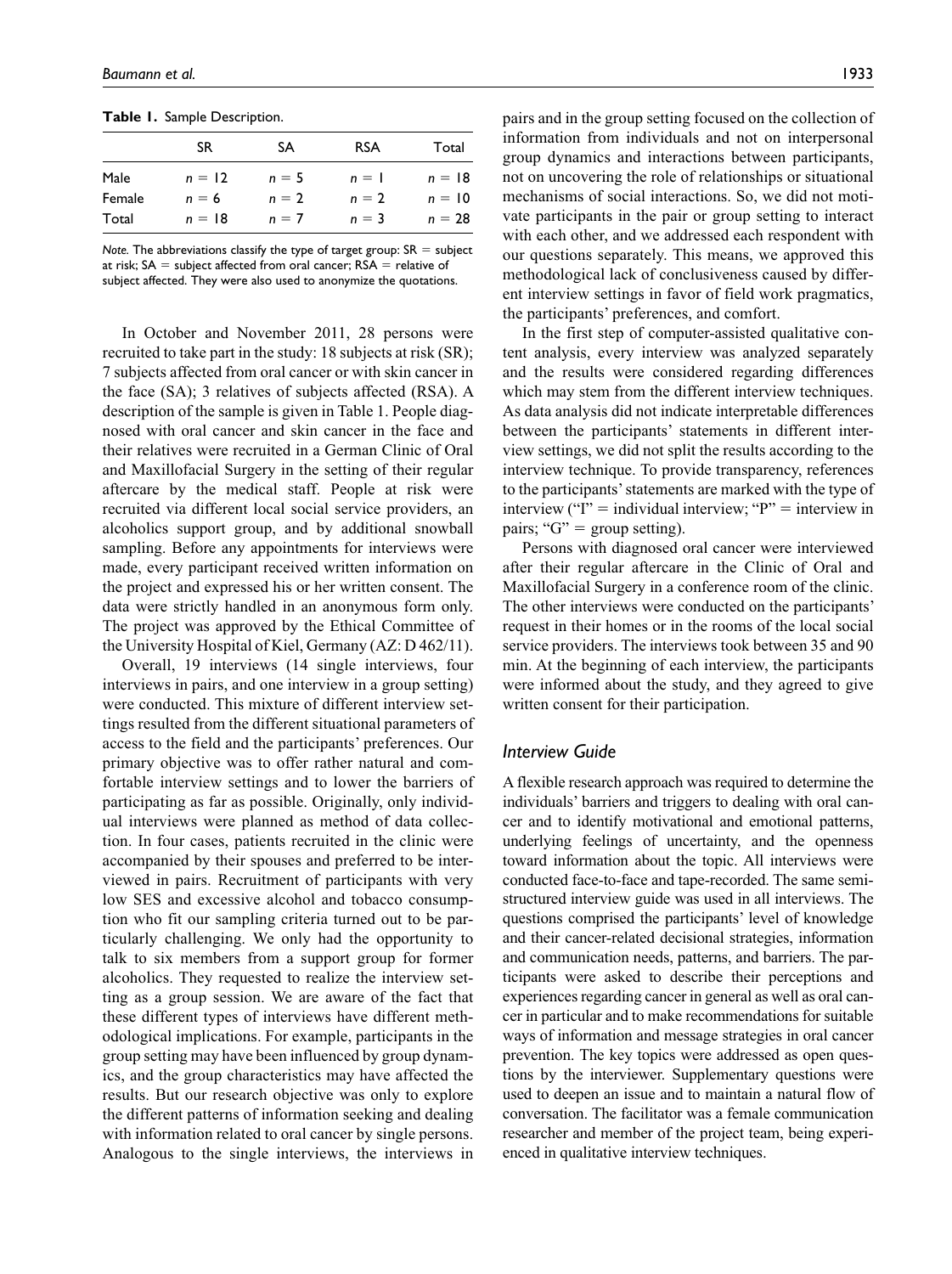### *Analysis*

The goal of qualitative analysis is the enhancement and widening of our perspectives on social phenomena. Thus, it is important to identify the different attitudes, opinions, and behaviors regardless of how many people expressed them. The focus is on the individual, and we aim at identification and understanding—not at quantification—of individual patterns of mind-sets. Thus, instead of frequencies, we concentrate on the identification of different phenomena.

Each of the interviews was transcribed verbatim. Numbers were used as pseudonyms for the individual participants. A qualitative content analysis based on the principles of coding step by step according to Mayring (2000) was conducted for the whole text material by one empirical researcher who also realized the interviews, experienced in computer-assisted qualitative data analysis. First, the material is divided into content analytical units that are subsequently coded with categories being in the center of the whole analytic process. The coding scheme was developed by combining inductive and deductive strategies of developing and applying categories by means of coding (Mayring, 2000): The major topics and dimensions of analysis (e.g., the individuals' health and risk status, health consciousness, health, risk, and prevention behavior; informational needs, health information–seeking behavior, evaluation of information obtained; cancer-related experiences, cognitions, and emotions) were derived from the interview guide and served as main categories of the first draft of the coding scheme (deductive category application). This basic structure was differentiated and modified during the course of qualitative data analysis and helped to identify and to organize more specific codes developed from the participants' single statements (inductive category development). In this process, the large amount of material was reduced to those units of meaning being particularly relevant for the scope of research. Going through several stages of iterative category development and assessment, modifications and revisions of codes (feedback loops) allowed discovering reasonable structures in the data and theoretical saturation. The coding was carried out by Atlas.ti (version 6.2; Friese, 2012). The data set contains every interview-transcript (primary documents), the units of analysis (quotations), and every category (codes) that was used and links these codes to the original quotations of the study participants in the transcripts. This allows others to comprehend and re-enact the whole process of qualitative data analysis. A second researcher of the team comprehensively reconstructed the analysis of coding, identification, and interpretation of patterns described in the next section.

One problem we want to mention is that the quotations used to prove and to illustrate our findings and interpretations were in German and had to be translated for this article. Of course, every translation is always also an interpretation of text, and our post hoc translations carry the risk of being also shaped by our theoretical consideration and interpretations. Therefore, one person with and two people without any relatedness to the study and to communication science translated the quotations for us, and we compared the translations.

# **Findings**

Our participants knew about different types of cancer, but actually they were not aware of oral cancer in particular. They associated behavioral cancer risks such as alcohol or tobacco consumption mostly with cancer types such as lung or colon cancer which already gained public awareness. Thus, participants did not consider oral cancer as a possible consequence of these risk factors. The participants described their level of knowledge and awareness of oral cancer as being rather low. They reported to have a vague but, at the same time, threatening and deterring picture of this disease. Some participants assumed that their perceptions were influenced by sad stories or traumatic experiences with cancer in their families (e.g., SA, female, 60–70 years old, I; SR, female, more than 80 years old, high prevalence of cancer in family, I).

The following description of findings is divided into two categories. First, the question of how participants sought for information about oral cancer is addressed. Second, we will focus on the barriers leading to inactive information and communication behaviors and identify patterns of self-distancing.

# *Seeking Information About Oral Cancer*

Overall, the participants of our study appeared to be rather restrained and of low proactivity regarding information and communication seeking. They predominantly described themselves as taking a passive role in communication matters. Even if they were affected from oral cancer or were aware of their risk status, they did not consequently want to deal with the topic in more detail to avoid raising fears and uncertainty. For example, a patient's husband stated that he was not interested in gathering more information because this would have only stirred him up: "And you've got the feeling that you're in good hands so that I don't have to inform myself through all kinds of media. Because that's just upsetting and makes me feel unsure" (RSA, male, 70–80 years old, P).

*Active health information–seeking behavior.* Most participants of our study rather let themselves be informed by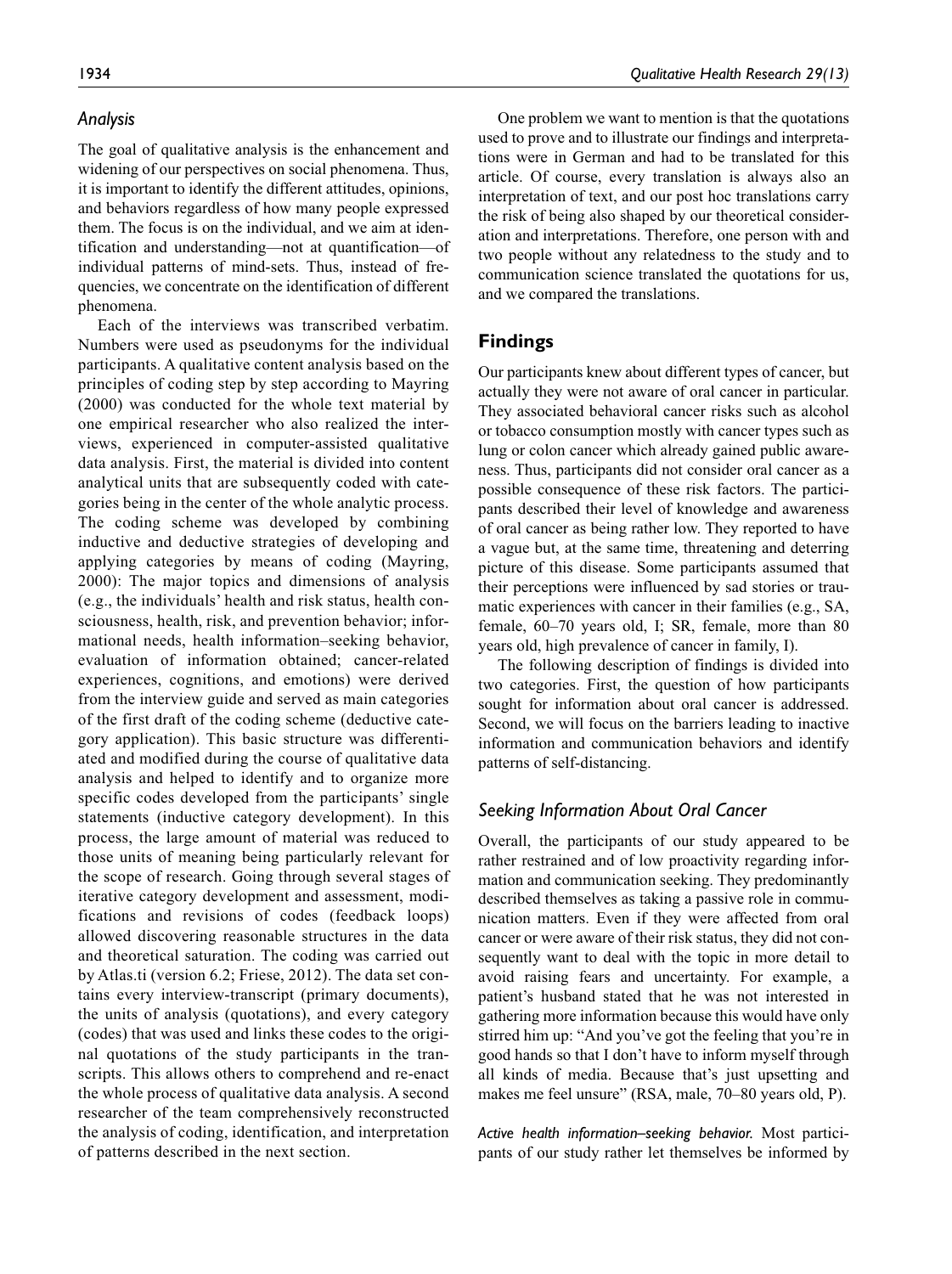others instead of actively seeking health information. Even if they were interested in health topics in general or were aware of their own risk status, dealing with cancerrelated information was usually not considered before they felt the threat coming closer to their own life and social environment. A female person at risk explained that she would not read something about oral cancer without any specific reason:

I only seek information if one of my friends or acquaintances is affected. I'm sure as hell I wouldn't read about it without any reason. I don't read things like that just for fun. Maybe someday I'll need to, maybe someday I will. (SR, female, 60–70 years old, I)

*Media sources.* Participants showed interest in media information about oral cancer only as long as messages corresponded to their informational needs and capacities. Several participants claimed the media to cover the topic in a compact and factual manner (e.g., SA, male, 60–70 years old, I; SR, male, 60–70 years old, smoker, I; SR, members of an alcoholic support group, men and women, aged  $50+$ , G). They appreciated reports about people affected, but these stories should focus on the matters of fact and avoid a sensationalistic, dramatizing style charged with too much emotion. Moreover, the participants preferred authentic stories about ordinary people instead of exaggerating stories on celebrities.

Information on this topic was preferably selected if people could link the issue directly to their own person, to their family members, and to their individual contexts of life. A male oral cancer patient pointed out that awareness for the topic in the media required messages capable to create a feeling of proximity and similarity between the media content and the user: "I read the newspaper or watch eagerly TV when they suffer from the same illness, maybe I also look for other media. Now I'm much more interested in it than before. That's true, actually" (SA, male, 70–80 years old, smoker, P). Overall, compared with interpersonal sources, information both from traditional mass media and from the Internet were perceived as less important and primarily served complementary informational needs.

*Health professionals.* The participants of the study described health professionals to be their major reference persons and the most important source when healthrelated problems and feelings of uncertainty occurred. The intensity of communication and information behavior appeared to be influenced by the people's experienced quality of health care and support from health care professionals. One husband of an oral cancer patient (70–80 years old, P) reported that as long as he felt to be in good hands, he did not feel the need for additional information

and advice. The participants of the alcoholics support group (SR, men and women, aged  $50+, G$ ) emphasized that the feeling of being accompanied by medical experts lowers their barriers of seeking medical treatment. Faceto-face interaction with the doctor provides the opportunity to get answers and to assure oneself by asking questions immediately. Thus, medical experts might particularly help to bridge the gap to individual members of the oral cancer high-risk group.

*Social context.* Furthermore, the social surroundings appeared to play a major role for people with high perceptions of risk and concerns, particularly, in case of cancer suspicion or detection. Particularly, spouses provided emotional support when cancer was suspected or diagnosed. They supplied social proximity and support for those who needed someone to listen to or someone who was just there. One participant at risk summarized that he received medical advice from his doctor and mental support from his wife: "Expert support: I'd get from the physician. Emotional support from my wife" (SR, male, 60–70 years old, smoker, former alcoholic, I).

In our sample of people at risk, people affected from oral cancer and their relatives, low levels of proactivity in information seeking, the need for informational and social support in health provision, and barriers of dealing with the topic were dominant. These results guided our next step of qualitative data analysis, that is, identifying patterns of self-distancing which might help to understand these dispositions better.

# *Patterns of Self-Distancing*

The next step of the qualitative analysis was to identify the main dimensions characterizing the different determinants of interest and openness toward oral cancer–related information and communication which provide the main explanations and dimensions of self-distancing. These were the components of patterns of self-distancing which were identified in the subsequent step of analysis. The following categories indicating personal, situational, and contextual factors were extracted from the interviews as main reasons for the rather passive self-conceptions accompanied by inactive information and communication behaviors:

- stressful events and contexts of life, for example, problems at work or being pressed for time, financial problems, crisis in personal relationships
- lack of social support by family members and friends
- general skepticism against cancer prevention measures
- loss of confidence in health care and health professionals
- lack of knowledge and risk perception about cancer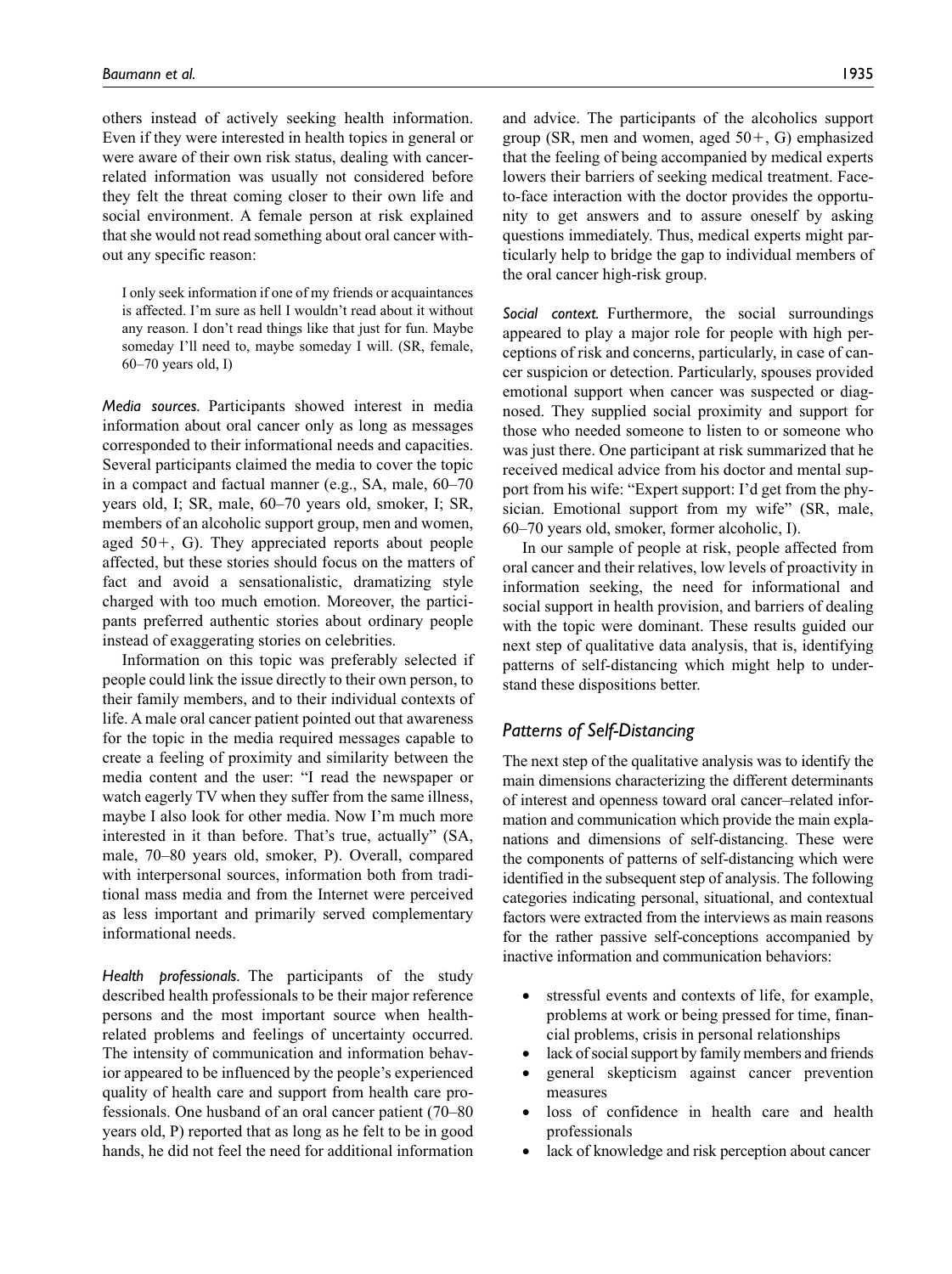- low level of health-related self-awareness and self-efficacy
- habitual risk behaviors, especially, high alcohol and tobacco consumption that may evoke cognitive dissonances

These factors have a close match to the determinants of health-related information seeking and avoiding behaviors outlined in the literature (Johnson & Case, 2013; Lambert & Loiselle, 2007). The character of our data allowed us to gain deeper insight into the underlying cognitive mechanisms. Based on our interview data, we reinterpreted these determinants and their interrelations against the individual backgrounds of our participants' complex and dynamic situation-dependent contexts of life. Four multidimensional patterns of self-distancing from the problem of oral cancer and of managing uncertainties and fears associated to this topic were identified.

*Optimistic bias.* Generally, estimating the own person as less vulnerable than others—that is, perceiving comparably lower levels of risk—makes the individual feel less threatened. Consequently, feelings of uncertainty and awareness for opportunities or the need to take preventive efforts does not arise, and information about the issue that might address risk perceptions and issue involvement is ignored. The optimistic bias acts like a protective cognitive barrier that allows a person to avoid deeper concerns. For example, one male participant at risk (60–70 years old, I, see below) argued that he was physically fit, that he had lived healthy and was not genetically predisposed and thus did not expect to be very much at risk. He even used these arguments as a legitimation for his general skepticism and his decision not to take part in any cancer early detection examination at all. Another participant (SA, male, I, see below) admitted that—until he was affected from oral cancer—he had thought that something like this could not affect him at all and therefore he did not care about prevention or early detection at all:

Basically, I reject (offers for cancer check-ups) . . . . Simply because there is no case of cancer at all in my own family. Therefore, I assume that I won't be hit by it quite as fast. I don't know if that's true. (SR, male, 60–70 years old, I)

Of course, I know that life is unlasting . . . I always thought: "I was a sportsman once, so something like this cannot affect me." (SA, male, 70–80 years old, smoker, affected from oral cancer, P)

In fact, I am a very difficult case. I think by myself, I'm not involved in it anyway. And second, maybe, yes, I will be hit anyhow. But then, well, one could actually fight it, do something against it by healthy behavior. (SA, male, affected by skin cancer, I)

*Fatalism.* A fatalistic view results from the internalization of the idea that being affected from oral cancer is a question of destiny. One participant at risk (male, 60–70 years old, I) stated that if somebody is predestined to be affected, he or she will be affected but nobody knows who will be affected at what time. Not believing in the opportunity to protect oneself from being affected at all is directly linked to the denial of believing in self-efficacy and to distrust effective health prevention and early detection, even if the perception of being at risk might be salient. Thus, feelings of fear and uncertainty are stifled, and individuals will try to preserve themselves from factual information on prevention and early detection as both would rather be confusing than supportive. A male patient (SA, 70–80 years old, smoker, P, see below) summed up that he would not have wanted to know before that he was once to be diagnosed. Another participant, whose mother died from cancer although she never drank or smoke, felt vindicated that he would not be able to prevent cancer at all (male member of an alcoholics support group, P16/G, see below). So, he drew the conclusion that it did not matter whether he went on smoking or quit:

I keep smoking nevertheless. It's my attitude that I cannot be overcautious. If I'm destined to get it, I'll get it. That's what I say. In fact, I will not be able to prevent cancer at all. My mother, for example, did neither smoke nor drink. (SR, male, 60–70 years old, smoker, high prevalence of cancer in family, I)

Everybody can be affected, that's for sure. You don't know exactly who will or who won't be. I at least don't know. I'm optimistic and don't bother. (SR, male, 60–70 years old, I)

From this perspective, staying healthy is a question of fortune and efforts to improve health by preventive behaviors and dealing with cancer risks in more detail are regarded as useless. Thus, the problematic nature of one's own cancer-related risk behavior is trivialized and used as an argument to neglect self-efficacy and to qualify the responsibility for one's own health.

*Hedonism.* From a hedonistic perspective, risks that may emerge from unhealthy lifestyles are accepted, and the consequences are hazarded. Threatening information about negative consequences of health risk behaviors emphasizing the individual's responsibility for health counteracting the own dispositions would be bothering or provoking, and therefore, they are likely to be rejected to avoid cognitive dissonances. This facilitates enjoying an opulent lifestyle as long as possible and frees oneself from endeavors of staying physically fit. A male patient (SA, 70–80 years old, smoker, P, see below) who had been a heavy smoker admitted that it was his own fault that he was affected from oral cancer; he would not have changed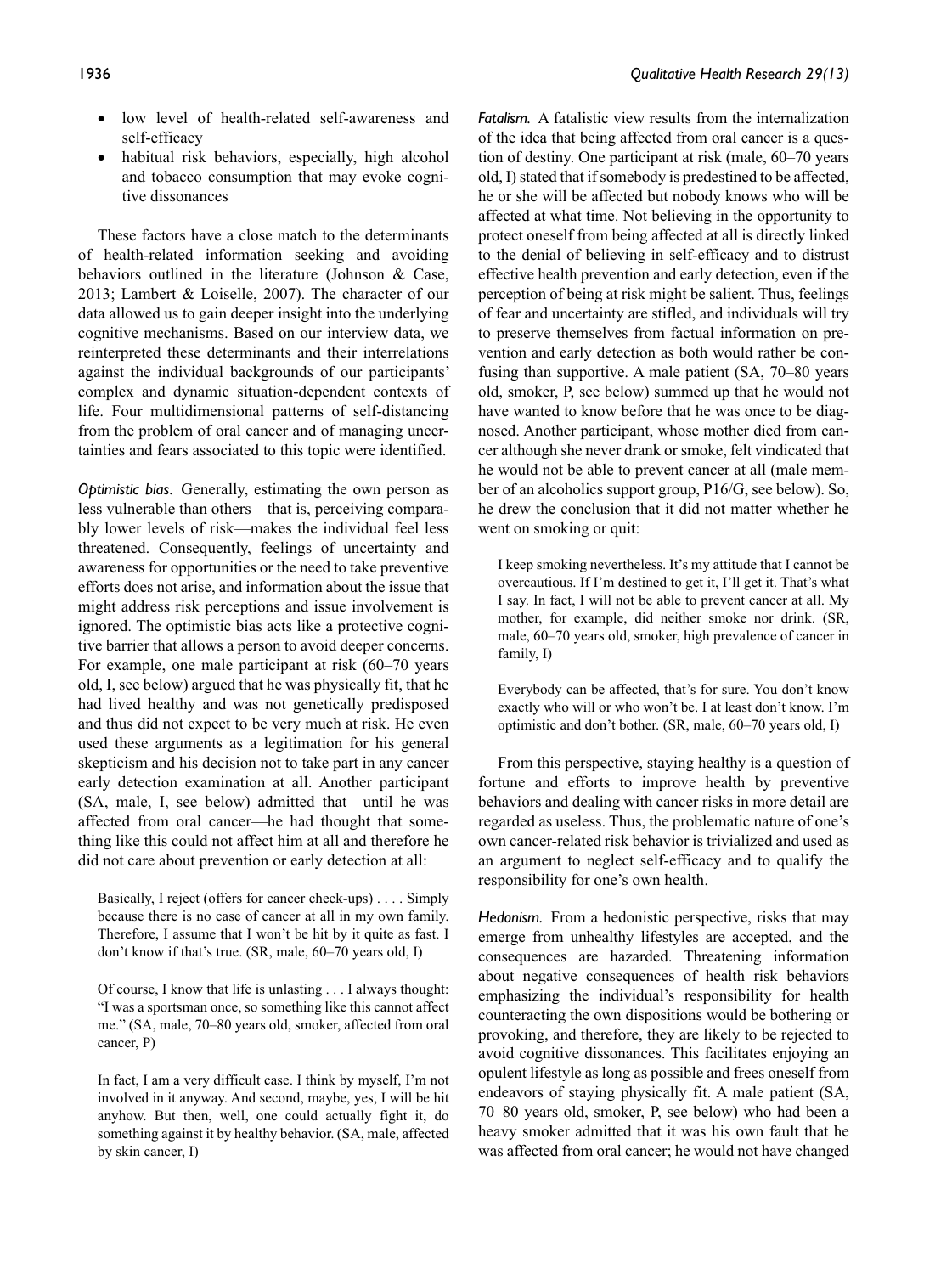his behavior not even if he had known that he would be affected one day. Overall, this prioritization of enjoyment of life and satisfaction of needs leads to ignorance of warnings about health threats and to not caring about opportunities of cancer prevention and early detection:

I don't want to know in advance about the big check-up or something regular. I was hit like one can be hit by a cold, and that's it. It's my fault, I was a heavy smoker. That's my attitude, isn't it. I was just lucky until now. (SA, male, 70–80 years old, smoker, affected from oral cancer, P)

*Pragmatism.* Considering their advanced age, particularly, older people at risk tended to deem healthy behavior and cancer prevention not to be necessary anymore. This perspective is characterized by the acceptance of the finite nature of life or even by an indifferent attitude toward it. This attitude can particularly develop if people do not have strong social networks (anymore). Consequently, there is no motivation of dealing with healthenhancing efforts which is accompanied by indifferent attitudes toward health and risk information. Information is not actively rejected; it is probably tolerated but not used interestedly. One woman aged more than 80 years (SR, high prevalence of cancer in family, I) concluded that she had lived a good and happy life, and now, she would not try to avert the risk of dying from cancer anymore: "When I imagine something happening to me, I also would say: 'I lived a fine life, and now it's alright.'" A man affected from oral cancer (SA, 70–80 years old, smoker, P) expected not to live for many more years anyway and thus admitted not to go to the follow-up examinations as long as he felt fine.

I'm feeling quite fine. And so I don't go to the check-up. I'm 72, young lady. I'm going to have to die someday. (SA, male, 70–80 years old, smoker, affected from oral cancer, I)

You know, I'm 63 now, and when in two years, they'd diagnose cancer and tell me I'd only have another 3 years to live, I would make the best of it. Would live with cancer until the end of my life. (SR, male, 60–70 years old, physical and mental impairments, I)

# **Discussion**

The qualitative analysis demonstrated the complexity of the motivational determinants of information and communication behaviors about oral cancer. It gave insights into the cognitive barriers of dealing with oral cancer– related topics and prevention efforts in (high) risk groups in Germany. With regard to the issue of cancer in general and oral cancer in particular, the data particularly revealed difficulties and challenges of dealing with this frightening topic that makes people prefer not to seek or even to

avoid information. This can be interpreted as a consequence of high levels of uncertainty perceived negatively, accompanied by deficits in knowledge and a lack of strong self-efficacy beliefs (Brashers, 2001).

Nevertheless, the participants were rather passive in health and cancer communication matters. This is concurrent with studies emphasizing the important role of social context factors on outcomes like risk knowledge and information seeking about cancer (Hovick, Liang, & Kahlor, 2014). The low level of knowledge about oral cancer and problem awareness reported by our participants is in line with findings from previous studies on oral cancer awareness (Hertrampf et al., 2012; Horowitz et al., 2002; Patton et al., 2004; Scott et al., 2008; Scott et al., 2011). However, they did not react on these challenges by acquisition of information that may help to gain a better understanding of the problem and coping-oriented behaviors. These results correspond to research on cancer-related information seeking, particularly, among people from high-risk groups with low educational levels (e.g., Goldman et al., 2009; Lee, Ramírez, Lewis, Gray, & Hornik, 2012; Oduro et al., 2012). It can be assumed that people rather feel at risk of even increasing their perceptions of uncertainty, fear, and helplessness by additional information instead of deriving benefits from them.

Our participants preferred to let themselves be informed by others instead of actively seeking health information from media sources. Obviously, they do not rely on these sources to be supportive in coping with uncertainties and fears and instead rely on their social surrounding and health professionals. Information from these "relevant others" are tailored to the individuals' dispositions and needs, provide the opportunity to interact and ask again whether something remains unclear. These results point to the importance of self-efficacy beliefs (Barbour et al., 2012; Brashers, 2001): Although information from the media can be overwhelming, interpersonal channels provide information preselection, offer the opportunity of addressing this mental overload, and also provide emotional and functional support. This reduces the risk of increasing uncertainty that evokes negative feelings (Brashers, 2001; Brashers et al., 2002).

The described stepwise process of coding and interpreting the participants' statements in qualitative analysis (Mayring, 2000) revealed different barriers of dealing with oral cancer and four underlying cognitive and behavioral patterns among typical members of (high) risk groups. They were interpreted as strategies of distancing oneself from potentially existing worries and perceptions of uncertainty, and they help us understand why people avoid information (Brashers et al., 2002). The phenomenon of optimistic bias is well known in other health contexts (Helweg-Larsen & Shepperd, 2001) and has also been discussed for oral cancer (Humphris & Field, 2004).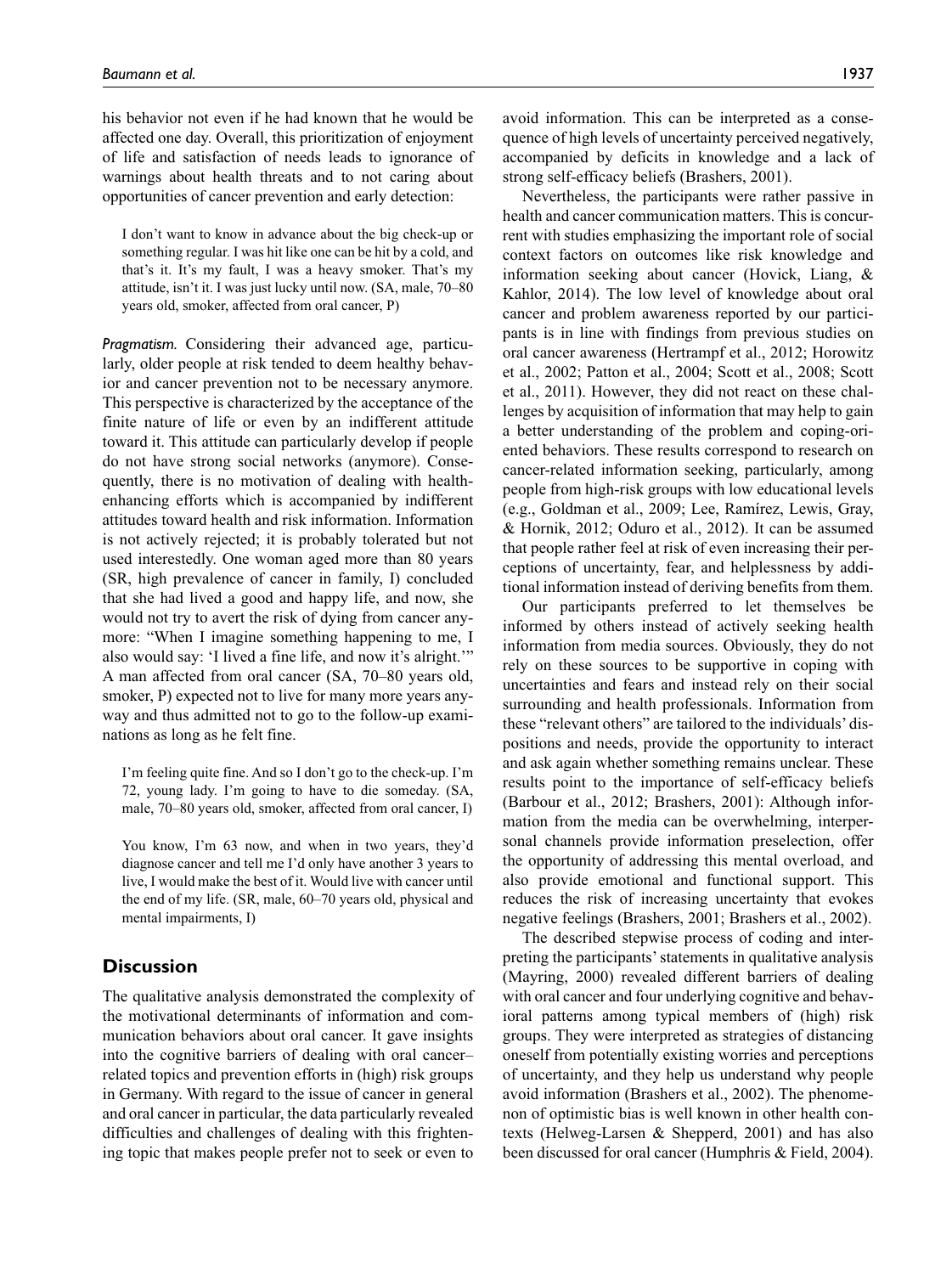*Optimistic bias* appears as a strategy of post hoc rationalization that legitimates informational ignorance; the optimistic bias represents a positively evaluated type of uncertainty that is supposed not to be "irritated" by additional information.

The *fatalistic* view on cancer, particularly, among risk groups with low SES, has been tackled by Niederdeppe and Levy (2007) and has also been described with regard to oral cancer by Lowry and Craven (1999). Fatalism is characterized by a low level of self-efficacy perceptions. In this vein, information is perceived as useless as it may not provide a positive impact for the individual. Rather, information is evaluated in an economic way: It is supposed not to provide any benefit, and thus, it is needless to engage in information seeking.

The pragmatic and the hedonistic perspectives we found refer to strategies of dealing with cancer risks which—to our knowledge—have not yet been focused in cancer communication. They may complement the range of cognitive barriers that prevention efforts have to face in addressing risk groups. The *pragmatic perspective* clearly focuses on a cost–benefit ratio and evaluates the potential benefits of information in relation to the emotional and further costs that may occur negatively. Some participants take into account their remaining lifetime and decide that it is not worth engaging in information anymore.

From a *hedonistic point of view*, such a cost–benefit ratio is undertaken as well. The core question is: What are the emotional and functional costs for health-conscious and preventive behaviors? What would I have to dismiss? In this context, additional information might evoke additional stress and cognitive dissonance people generally try to avoid.

The barrier patterns are partly related to motivational key factors of uncertainty management, particularly, to uncertainty perceptions, self-efficacy, or the desire for cognitive consonance as influencing factors of different strategies for uncertainty reduction (Barbour et al., 2012; Brashers, 2001). These four patterns of self-distancing optimistic bias, fatalism, hedonism, and pragmatism help to understand why people try to protect themselves from threats by virtual barriers which—from a health expert's view—would help to improve prevention and early detection but actually can make members of the risk groups particularly difficult to reach by preventive communication efforts (Hartwig & Waller, 2006). We identified different underlying mechanisms which could to be linked to different strategies of dealing with health and cancer-related information, or, more precisely, information avoidance.

Our analysis emphasizes the importance of dealing with strategies of self-distancing and cancer-related information avoidance. Based on our results, we developed the following tentative assumptions on the interrelation between cancer-related cognitive mechanisms and different strategies of health information avoidance: Although (a) optimistic bias seems to be associated to information ignorance, (b) fatalistic beliefs might rather lead to the self-protective denial of information, (c) hedonism seems to evoke active information rejection, and (d) pragmatic beliefs might rather be accompanied by indifference toward information. To understand these strategies of self-distancing better in the future, we would recommend taking an information economic perspective into consideration as well.

# *Limitations and Future Research*

This qualitative research approach aimed at looking beyond the surface and existing scientific knowledge about risk awareness and knowledge about oral cancer and information seeking and avoiding behaviors among people at risk (Hertrampf et al., 2012; Horowitz et al., 2002; Patton et al., 2004; Scott et al., 2008; Scott et al., 2011). This methodological approach is in line with studies focusing on early detection and oral cancer patients' attitudes and behaviors (Scott et al., 2009; Scott, Grunfeld, Main, & McGurk, 2006; Scott et al., 2011) and underlines that qualitative methods of data collection and analysis are indispensable for exploring in depth the personal and cultural constructions of cancer and risk perceptions, informational needs, and decision-making processes dealing with life-threatening and emotionally charged health issues such as cancer (Hay & Craddock Lee, 2009; Sandelowski, 2004). Of course, using an interview guide restricts openness of the interview in favor of comparability of answers, which is always a decision based on weighting pros and cons of semistructured interview techniques.

The strategies of self-distancing were derived as distinctive motivational patterns, but individuals are not necessarily limited to one of these perspectives. Our results rely on participants who were able and willing to articulate their feelings and thoughts and who retrospectively reported their experiences and behaviors. Some of our interview partners came from educationally disadvantaged backgrounds, were physically and mentally impaired and socially disadvantaged (e.g., homeless, disorientated). This had an effect on their ability of verbalization, on their capacities to articulate their feelings and thoughts and to describe their experiences and behaviors. Here, our situational and problem-oriented way of data collection reaches its limits. Instead, an ethnographic approach would have provided deeper insights.

Moreover, there might be a methodological bias due to the fact that different interview techniques—single interviews, interviews in pairs, one interview in a group setting—were combined which might have affected the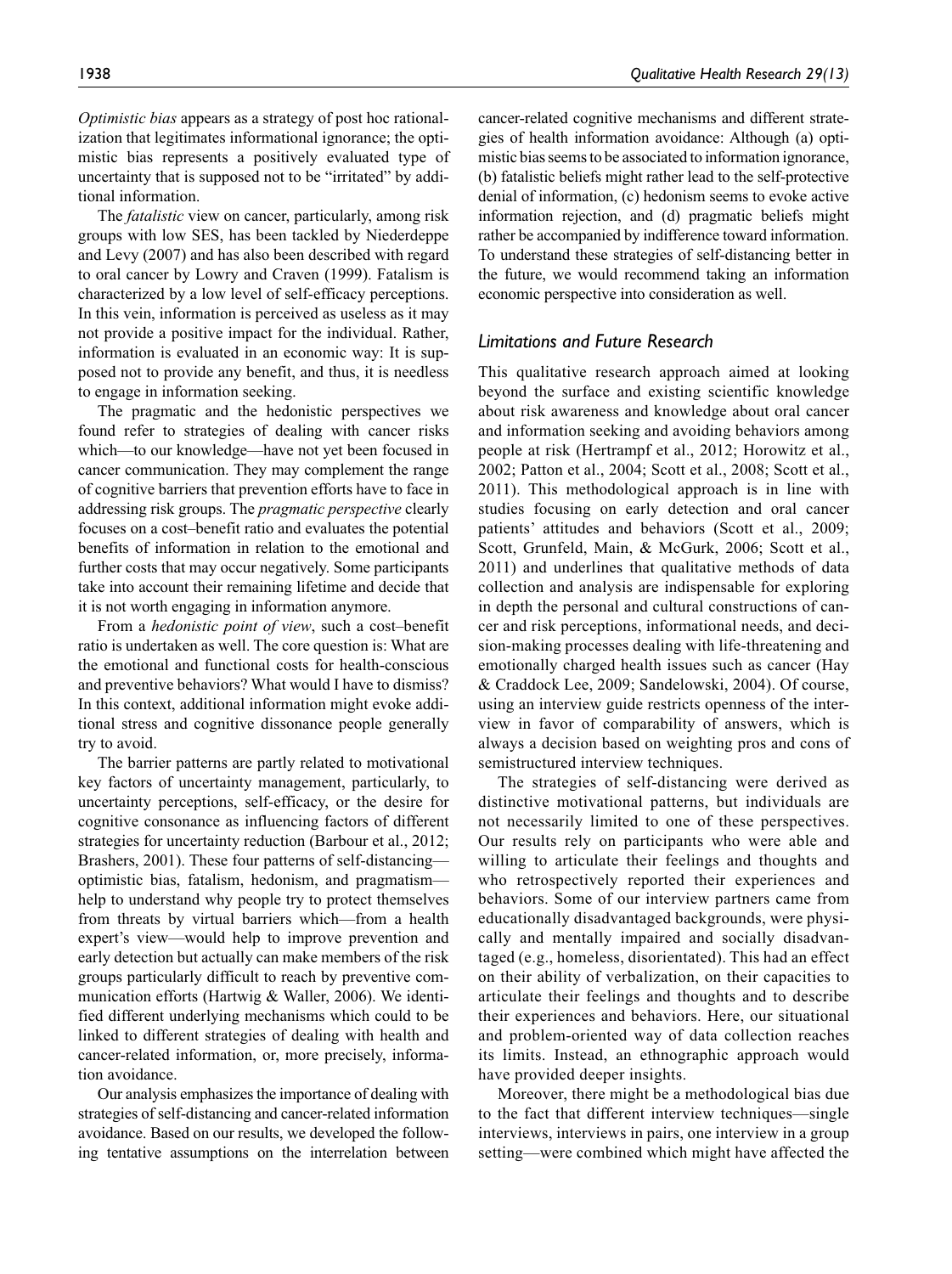findings. Possible effects of the group setting were not taken into account or could be controlled during data collection and analysis. We used the same interview guide, treated the group members during the interviews as individual interview partners, and analyzed each participant's data as individuals. The decision for this methodological approach was based on the aim of comparability. This is accompanied by the fact that the potential of the group situation has not been exhausted. In general, the aim of comparability and the use of an interview guide can be critically evaluated because it decreased openness and subject-centeredness.

Based on the identification of the target group for oral cancer prevention, this study was conducted as the second step to guide the development and implementation of an oral cancer prevention campaign strategy, particularly, addressing people at risk in Northern Germany. We identified four distinctive patterns of information (non) motivation which should be regarded in the progress of the formative analysis and later on in the campaign planning process. Based on our qualitative data and explorative analysis, we can develop hypotheses on the interrelations between cognitive mechanisms and different strategies of health information avoidance. A focus on the avoidance of information still seems to contrast with most information-campaign research (Case et al., 2005). Further steps of formative evaluation providing evidence on the prevalence and empirical relevance of these cognitive patterns and their interrelations to different types of information avoidance by quantitative research might help to guide oral cancer campaign development. Against the background of the theoretical considerations outlined in this article and our exploration of different self-protective behaviors and uncertainty management strategies by self-distancing from the topic and by avoiding information, we can first conclude that information avoidance cannot be treated as the opposite pole to information seeking, that is, avoiding is not equivalent to not seeking. This requires to develop theoretical models which specify information seeking and avoiding behaviors separately and not only by using one outcome variable covering information seeking as a continuum with extensive seeking and avoiding as two conditions of the same phenomenon. Second, our data indicate that information avoiding is not a unidimensional construct which is only rarely mentioned in the literature to date (e.g., Case et al., 2005). Instead, there are different types of avoiding which need to be differentiated and explained differently.

#### **Acknowledgments**

We thank our participants and all the contact persons who facilitated the interviews for their cooperation and for the informative interviews.

#### **Declaration of Conflicting Interests**

The authors declared no potential conflicts of interest with respect to the research, authorship, and/or publication of this article.

## **Funding**

The authors disclosed receipt of the following financial support for the research, authorship, and/or publication of this article: The project was supported by the Friede-Springer Foundation, the Schleswig-Holstein Cancer Association, the German Society for Dentistry and Oral Medicine, the Cancer Research Foundation Head and Neck, the Ministry of Labour, Social Affairs and Health of Schleswig-Holstein, the Schleswig-Holstein Society for Dentistry and Oral Medicine, the Medical, Dental and Pharmaceutical Associations of Schleswig-Holstein, the Association of the Statutory Health Insurance Dentists of Schleswig-Holstein, and donators for supporting the project "Improvement of early detection of oral cancer in the population of Schleswig-Holstein."

#### **References**

- Adler, N. E., & Newman, K. (2002). Socioeconomic disparities in health: Pathways and policies. *Health Affairs*, *21*, 60–76. doi:10.1377/hlthaff.21.2.60
- Andersen, Z. J., Lassen, C. F., & Clemmensen, I. H. (2008). Social inequality and incidence of and survival from cancers of the mouth, pharynx and larynx in a populationbased study in Denmark, 1994–2003. *European Journal of Cancer*, *44*, 1950–1961. doi:10.1016/j.ejca.2008.06.019
- Atkin, C. K., & Freimuth, V. S. (2001). Formative evaluation research in campaign design. In R. E. Rice & C. K. Atkin (Eds.), *Public communication campaigns* (pp. 125–145). Thousand Oaks, CA: Sage.
- Austoker, J., Bankhead, C., Forbes, L. J. L., Atkins, L., Martin, F., Robb, K., . . . Ramirez, A. J. (2009). Interventions to promote cancer awareness and early presentation: Systematic review. *British Journal of Cancer*, *101*, 31–39. doi:10.1038/sj.bjc.6605388
- Barbour, J. B., Rintamaki, L. S., Ramsey, J. A., & Brashers, D. E. (2012). Avoiding health information. *Journal of Health Communication: International Perspectives*, *17*, 212–228. doi:10.1080/10810730.2011.585691
- Baumann, E., Koller, M., Wiltfang, J., Wenz, H.-J., Möller, B., & Hertrampf, K. (2016). Challenges of early detection of oral cancer: Raising awareness as a first step to successful campaigning. *Health Education Research*, *31*, 136–145. doi:10.1080/10410236.2012.689096
- Brashers, D. E. (2001). Communication and uncertainty management. *Journal of Communication*, *51*, 477–497. doi:10.1111/j.1460-2466.2001.tb02892.x
- Brashers, D. E., Goldsmith, D. J., & Hsieh, E. (2002). Information seeking and avoiding in health contexts. *Human Communication Research*, *28*, 258–271. doi:10.1111/j.1468 -2958.2002.tb00807.x
- Brashers, D. E., Neidig, J. L., Haas, S. M., Dobbs, L. K., Cardillo, L. W., & Russell, J. A. (2000). Communication in the management of uncertainty: The case of persons living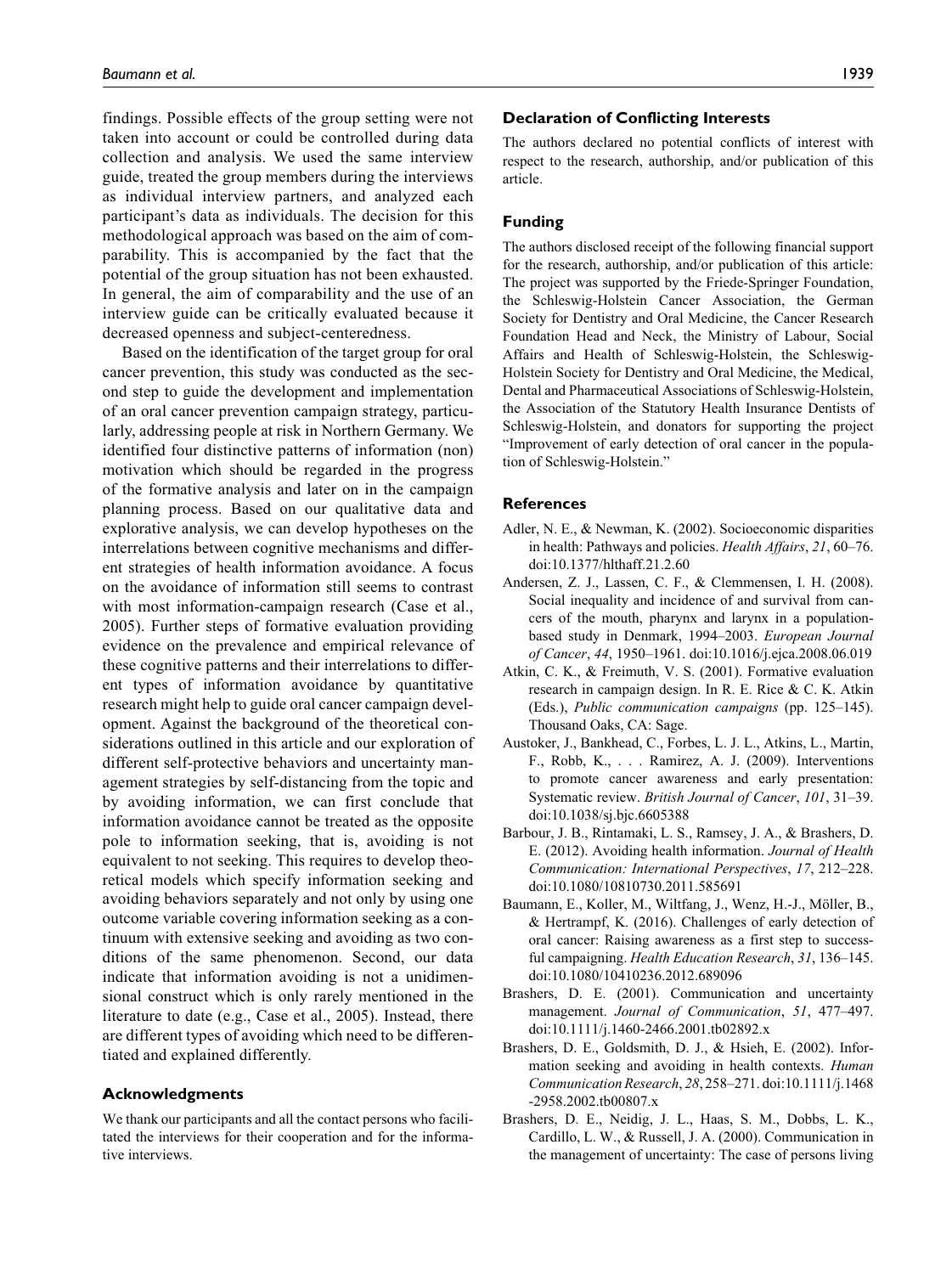with HIV or AIDS. *Communication Monographs*, *67*(1), 63–84. doi:10.1080/03637750009376495

- Case, D. O., Andrews, J. E., Johnson, J. D., & Allard, S. L. (2005). Avoiding versus seeking: The relationship of information seeking to avoidance, blunting, coping, dissonance, and related concepts. *Journal of the Medical Library Association*, *93*, 353–362.
- Conway, D. I., Petticrew, M., Marlborough, H., Berthiller, J., Hashibe, M., & Macpherson, L. M. (2008). Socioeconomic inequalities and oral cancer risk: A systematic review and meta-analysis of case-control studies. *International Journal of Cancer*, *122*, 2811–2819. doi:10.1002/ijc.23430
- Dillard, J. P., & Shen, L. (2005). On the nature of reactance and its role in persuasive health communication. *Communication Monographs*, *72*, 144–168. doi:10.1080 /03637750500111815
- Emanuel, A. S., Kiviniemi, M. T., Howell, J. L., Hay, J. L., Waters, E. A., Orom, H., & Shepperd, J. A. (2015). Avoiding cancer risk information. *Social Science & Medicine*, *147*, 113–120. doi:10.1016/j.socscimed.2015.10.058
- Festinger, L. (1957). *A theory of cognitive dissonance*. New York: Row, Peterson.
- Friese, S. (2012). *Qualitative data analysis with ATLAS.ti*. London: Sage.
- Goldman, R. E., Diaz, J. A., & Kim, A. (2009). Perspectives of colorectal cancer risk and screening among Dominicans and Puerto Ricans: Stigma and misperceptions. *Qualitative Health Research*, *19*, 1559–1568. doi:10.1177/1049732309349359
- Goodall, C. E., & Reed, P. (2013). Threat and efficacy uncertainty in news coverage about bed bugs as unique predictors of information seeking and avoidance: An extension of the EPPM. *Health Communication*, *28*, 63–71. doi:10.1080 /10410236.2012.689096
- Grant, E., Silver, K., Bauld, L., Day, R., & Warnakulasuriya, S. (2010). The experiences of young oral cancer patients in Scotland: Symptom recognition and delays in seeking professional help. *British Dental Journal*, *208*, 465–471. doi:10.1038/sj.bdj.2010.450
- Hartwig, J., & Waller, H. (2006). Stages and barriers in cancer screening behaviour of 45 to 60-year old men: Results of an empirical study. *Gesundheitswesen*, *68*, 357–363. doi:10.1055/s-2006-926878
- Hay, J. L., & Craddock Lee, S. J. (2009). Theory building through qualitative research: Marshalling opportunities to advance cancer screening efforts. *Health Education & Behavior*, *36*, 145–149. doi:10.1177/1090198109340515
- Helweg-Larsen, M., & Shepperd, J. A. (2001). Do moderators of the optimistic bias affect personal or target risk estimates? A review of the literature. *Personality and Social Psychology Review*, *5*, 74–95. doi:10.1207/S15327957PSPR0501\_5
- Hertrampf, K., Wenz, H.-J., Koller, M., & Wiltfang, J. (2012). Public awareness about prevention and early detection of oral cancer: A population-based study in Northern Germany. *Journal of Cranio-Maxillofacial Surgery*, *40*, e82–e86. doi:10.1016/j.jcms.2011.04.007
- Hesse, B. W. (2009). Cancer communication: Status and future directions. *Journal of Health Communication*, *14*, 109– 127. doi:10.1080/10810730902806851
- Horowitz, A. M., Canto, M. T., & Child, W. L. (2002). Maryland adults' perspectives on oral cancer prevention and early detection. *Journal of the American Dental Association*, *133*, 1058–1063. doi:10.14219/jada.archive.2002.0329
- Hovick, S. R., Liang, M.-C., & Kahlor, L. (2014). Predicting cancer risk knowledge and information seeking: The role of social and cognitive factors. *Health Communication*, *29*, 656–668. doi:10.1080/10410236.2012.763204
- Humphris, G. M., & Field, E. A. (2004). An oral cancer information leaflet for smokers in primary care: Results from two randomised controlled trials. *Community Dentistry and Oral Epidemiology*, *32*, 143–149. doi:10.1111/j.0301- 5661.2004.00129.x
- International Agency for Research on Cancer & World Health Organization. (2010, May 1). *GLOBOCAN 2008: Cancer incidence and mortality worldwide*. Retrieved from [http://www](http://www.iarc.fr/en/media-centre/iarcnews/2010/globocan2008.php) [.iarc.fr/en/media-centre/iarcnews/2010/globocan2008.php](http://www.iarc.fr/en/media-centre/iarcnews/2010/globocan2008.php)
- Johnson, J. D., & Case, D. O. (2013). *Health information seeking*. New York: Peter Lang.
- Kelly, B., Hornik, R., Romantan, A., Schwartz, J. S., Armstrong, K., DeMichele, A., . . . Wong, N. (2010). Cancer information scanning and seeking in the general population. *Journal of Health Communication*, *15*, 734–753. doi:10.1 080/10810730.2010.514029
- Lambert, S. D., & Loiselle, C. G. (2007). Health information— Seeking behavior. *Qualitative Health Research*, *17*, 1006– 1018. doi:10.1177/1049732307305199
- Lee, C.-J., Ramírez, A. S., Lewis, N., Gray, S. W., & Hornik, R. C. (2012). Looking beyond the internet: Examining socioeconomic inequalities in cancer information seeking among cancer patients. *Health Communication*, *27*, 806–817. doi: 10.1080/10410236.2011.647621
- Lowry, R. J., & Craven, M. A. (1999). Health promotion: Smokers and drinkers awareness of oral cancer: A qualitative study using focus groups. *British Dental Journal*, *187*, 668–670. doi:10.1038/sj.bdj.4800363
- Mackenbach, J. P., Stirbu, I., Roskam, A.-J. R., Schaap, M. M., Menvielle, G., Leinsalu, M., & Kunst, A. E. (2008). Socioeconomic inequalities in health in 22 European countries. *The New England Journal of Medicine*, *358*, 2468– 2481. doi:10.1056/NEJMsa0707519
- Mayring, P. (2000). Qualitative content analysis. *Forum Qualitative Sozialforschung/Forum: Qualitative Social Research*, *1*. Retrieved from [http://www.qualitative-research](http://www.qualitative-research.net/index.php/fqs/article/view/1089/2385) [.net/index.php/fqs/article/view/1089/2385](http://www.qualitative-research.net/index.php/fqs/article/view/1089/2385)
- Narayan, B., Case, D. O., & Edwards, S. L. (2011). The role of information avoidance in everyday life information behaviors. *Proceedings of the Association for Information Science and Technology*, *48*, 1–9. doi:10.1002/ meet.2011.14504801085
- Niederdeppe, J. (2008). Beyond knowledge gaps: Examining socioeconomic differences in response to cancer news. *Human Communication Research*, *34*, 423–447. doi:10 .1111/j.1468-2958.2008.00327.x
- Niederdeppe, J., & Levy, A. G. (2007). Fatalistic beliefs about cancer prevention and three prevention behaviors. *Cancer Epidemiology, Biomarkers & Prevention*, *16*, 998–1003. doi:10.1158/1055-9965.EPI-06-0608